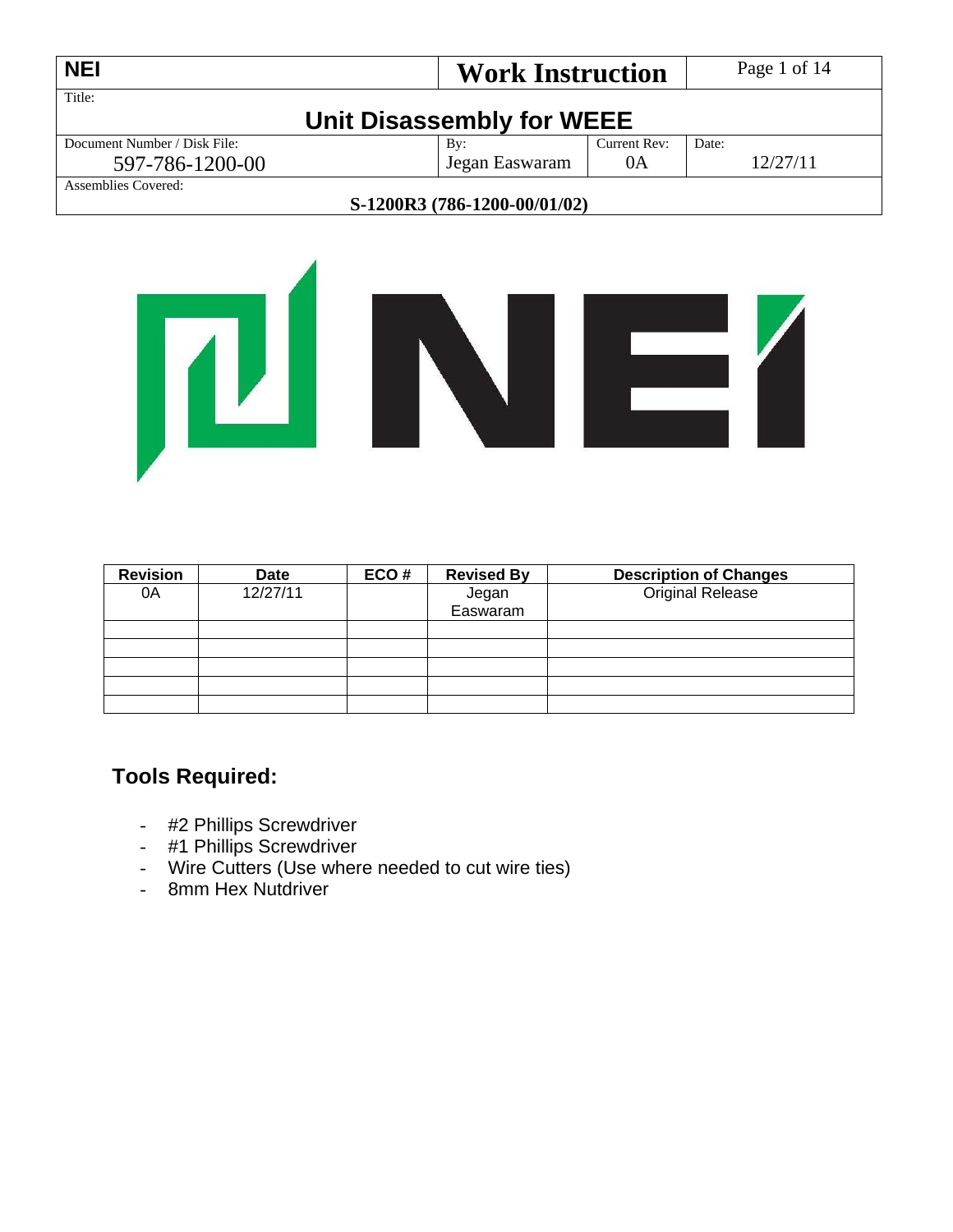| <b>NEI</b>                   | <b>Work Instruction</b>   |              | Page 2 of 14 |  |  |
|------------------------------|---------------------------|--------------|--------------|--|--|
| Title:                       |                           |              |              |  |  |
|                              | Unit Disassembly for WEEE |              |              |  |  |
| Document Number / Disk File: | $\mathbf{B}v$ :           | Current Rev: | Date:        |  |  |
| 597-786-1200-00              | Jegan Easwaram            | 0A           | 12/27/11     |  |  |
| Assemblies Covered:          |                           |              |              |  |  |
| S-1200R3 (786-1200-00/01/02) |                           |              |              |  |  |

## **NOTE: Disconnect any AC Power Cords attached to the power supplies before disassembly of the unit.**

*Images shown are representative* of product and *may vary* depending on *actual* configuration**.** 

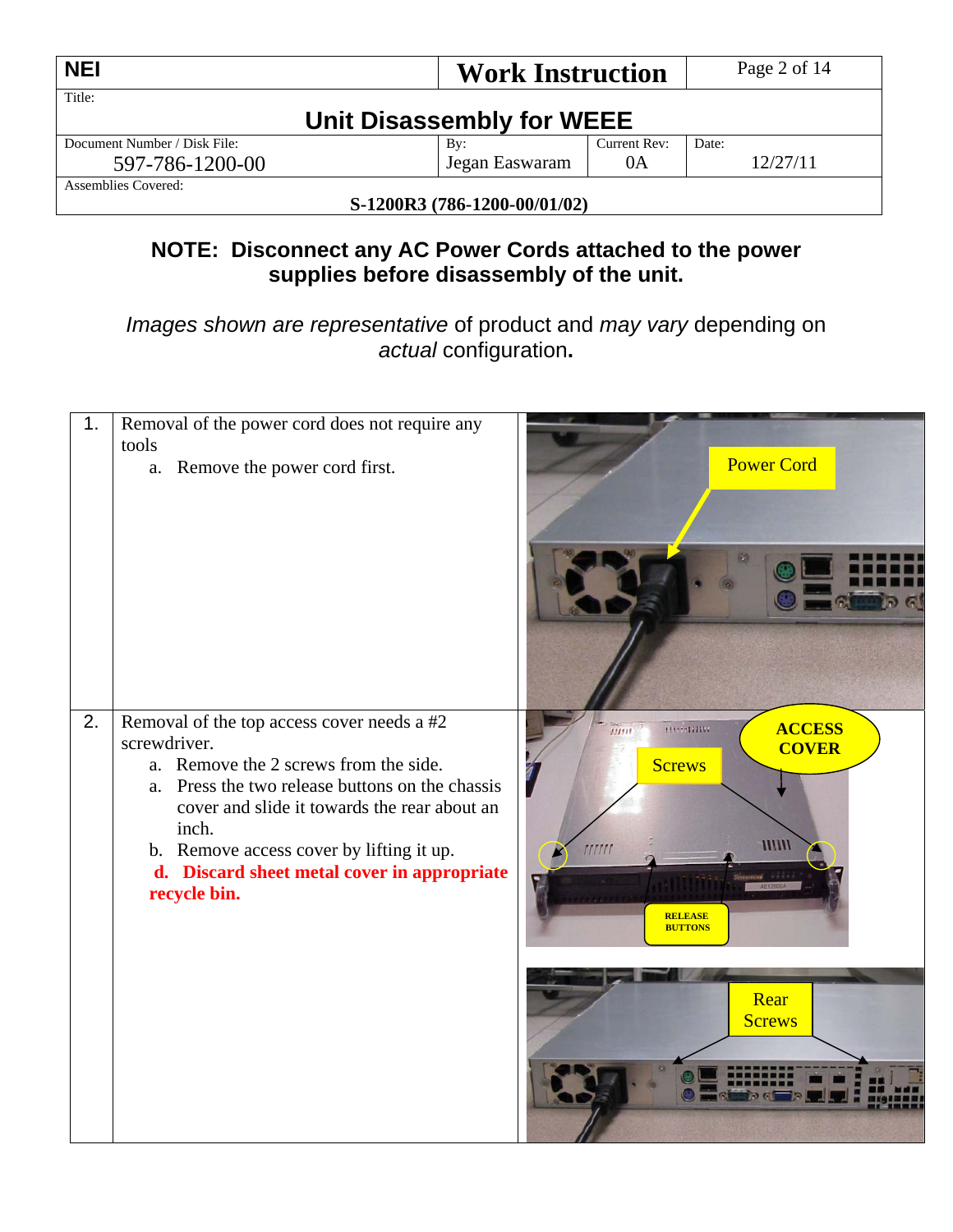| <b>NEI</b> |                                                                                                                                                                                                                                                                                                                      |                              |      | <b>Work Instruction</b>   | Page 3 of 14                                                                                                  |  |
|------------|----------------------------------------------------------------------------------------------------------------------------------------------------------------------------------------------------------------------------------------------------------------------------------------------------------------------|------------------------------|------|---------------------------|---------------------------------------------------------------------------------------------------------------|--|
| Title:     | <b>Unit Disassembly for WEEE</b>                                                                                                                                                                                                                                                                                     |                              |      |                           |                                                                                                               |  |
|            | Document Number / Disk File:<br>597-786-1200-00<br><b>Assemblies Covered:</b>                                                                                                                                                                                                                                        | By:<br>Jegan Easwaram        |      | <b>Current Rev:</b><br>0A | Date:<br>12/27/11                                                                                             |  |
|            |                                                                                                                                                                                                                                                                                                                      | S-1200R3 (786-1200-00/01/02) |      |                           |                                                                                                               |  |
| 3.         | Removal of the rails (if present) requires a $#2$<br>Phillips screwdriver.<br>a. Remove the six side screws, 3 on each side,<br>to remove rails.<br>b. Discard the metal rails and screws into<br>the appropriate recycle bin.                                                                                       |                              |      |                           | $35 - 24$<br><b>SCREWS</b>                                                                                    |  |
| 4.         | Removal of the PCI Riser and attached card does<br>not require any tools.<br>a. Push the locking tab and pull it up to remove<br>it.<br>b. Remove the PCI Riser and any attached card<br>by wiggling and then pulling it out.<br>c. Discard the PCI Riser and any attached<br>card into the appropriate recycle bin. |                              | 四重大的 |                           | <b>PCI</b><br><b>RISER</b><br><b>SCREWS</b><br><b>PCI CARD</b><br><b><i>SADESBR</i></b><br><b>LOCKING TAB</b> |  |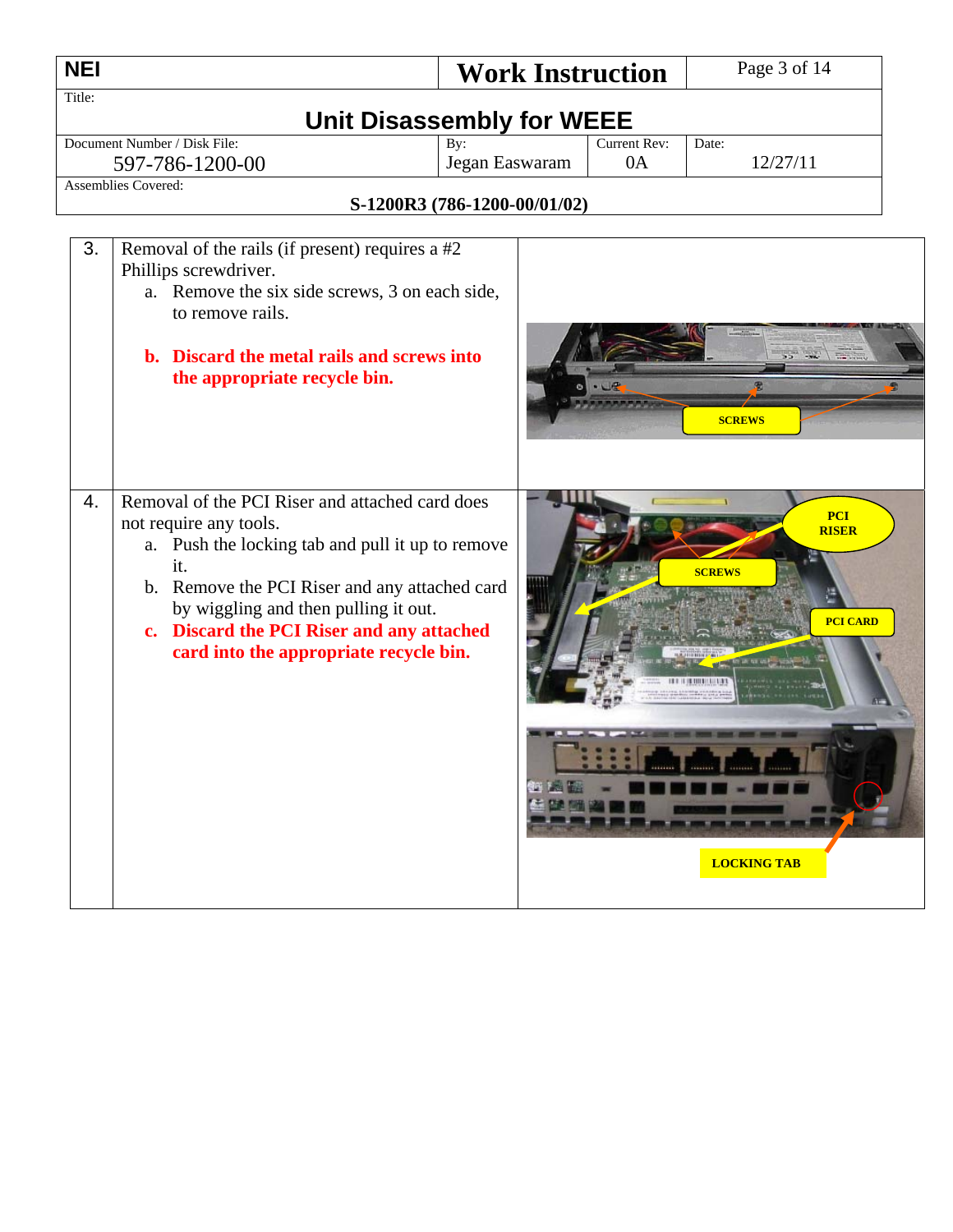| <b>NEI</b> |                                                                                                                                                                                                                                                                                                                                                                                                                                         | <b>Work Instruction</b>      |                    | Page 4 of 14                        |
|------------|-----------------------------------------------------------------------------------------------------------------------------------------------------------------------------------------------------------------------------------------------------------------------------------------------------------------------------------------------------------------------------------------------------------------------------------------|------------------------------|--------------------|-------------------------------------|
| Title:     | <b>Unit Disassembly for WEEE</b>                                                                                                                                                                                                                                                                                                                                                                                                        |                              |                    |                                     |
|            | Document Number / Disk File:<br>597-786-1200-00<br>Assemblies Covered:                                                                                                                                                                                                                                                                                                                                                                  | By:<br>Jegan Easwaram        | Current Rev:<br>0A | Date:<br>12/27/11                   |
|            |                                                                                                                                                                                                                                                                                                                                                                                                                                         | S-1200R3 (786-1200-00/01/02) |                    |                                     |
| 5.         | Removal of the shroud and the fan assembly do not<br>require any tools.<br>a. Remove the shroud by pulling it out.<br>b. Pull the fan power connectors out of the<br>main board.<br>c. Pull the fan out of the chassis<br>d. Discard the shroud and fan<br>into the appropriate recycle bin.                                                                                                                                            |                              |                    | Shroud                              |
|            |                                                                                                                                                                                                                                                                                                                                                                                                                                         |                              |                    | <b>Fan Power Connectors</b><br>Fans |
| 6.         | Removal of the DVD-ROM (if present) requires a<br>#2 Phillips screwdriver.<br>Unplug the data cable and the power cable.<br>a.<br>b. Remove the one screw from the top of the<br><b>DVD-ROM</b> bracket<br>c. Remove a second screw from the left side<br>of the DVD-ROM and pull the DVD-ROM<br>towards the rear of the unit and pull it out to<br>complete the removal.<br>d. Discard the Screws<br>into the appropriate recycle bin. |                              | Data Cable         | Screw<br><b>Power Cable</b>         |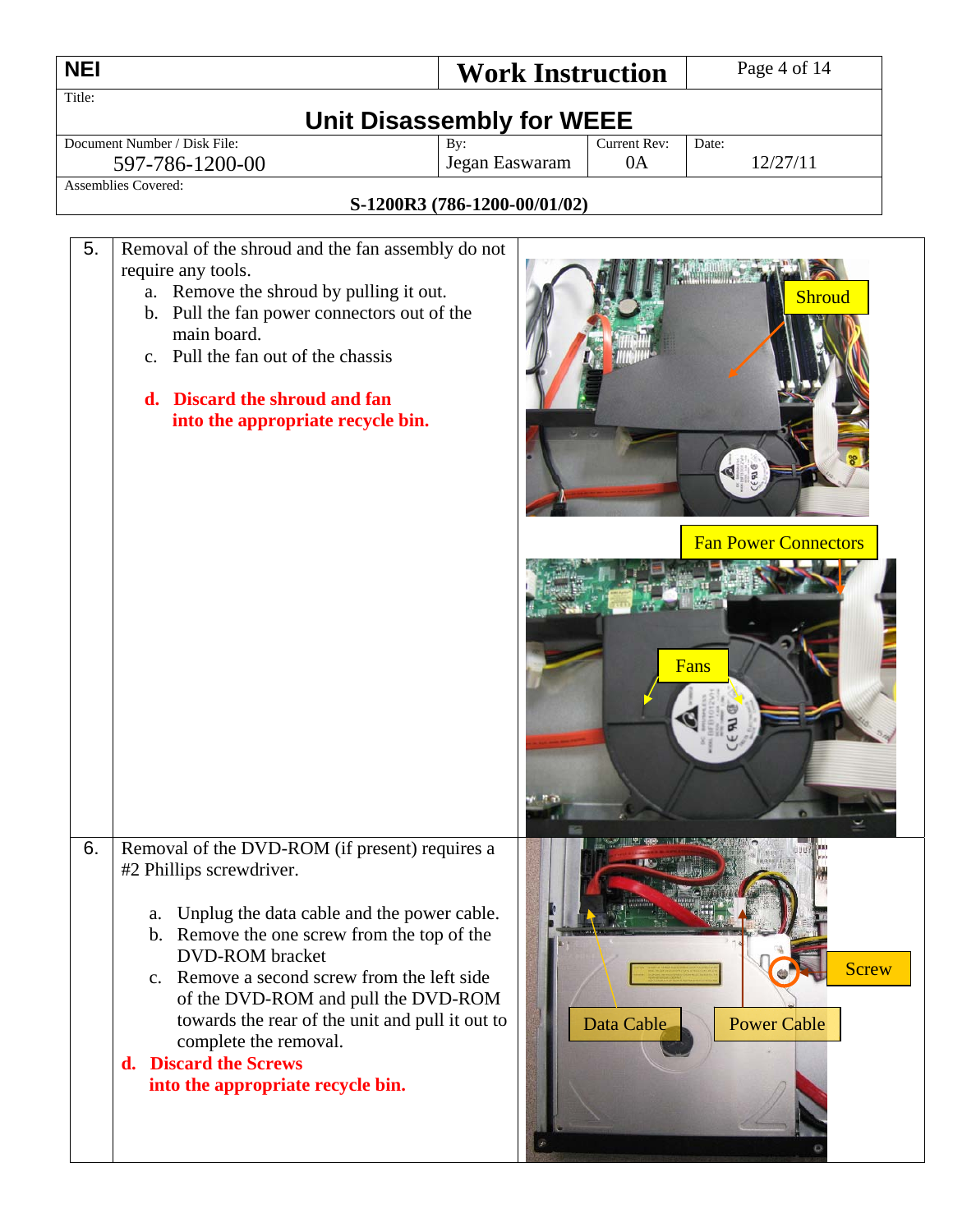| <b>NEI</b>                   | <b>Work Instruction</b>   |              | Page 5 of 14 |
|------------------------------|---------------------------|--------------|--------------|
| Title:                       | Unit Disassembly for WEEE |              |              |
| Document Number / Disk File: | By:                       | Current Rev: | Date:        |
| 597-786-1200-00              | Jegan Easwaram            | 0A           | 12/27/11     |
| Assemblies Covered:          |                           |              |              |

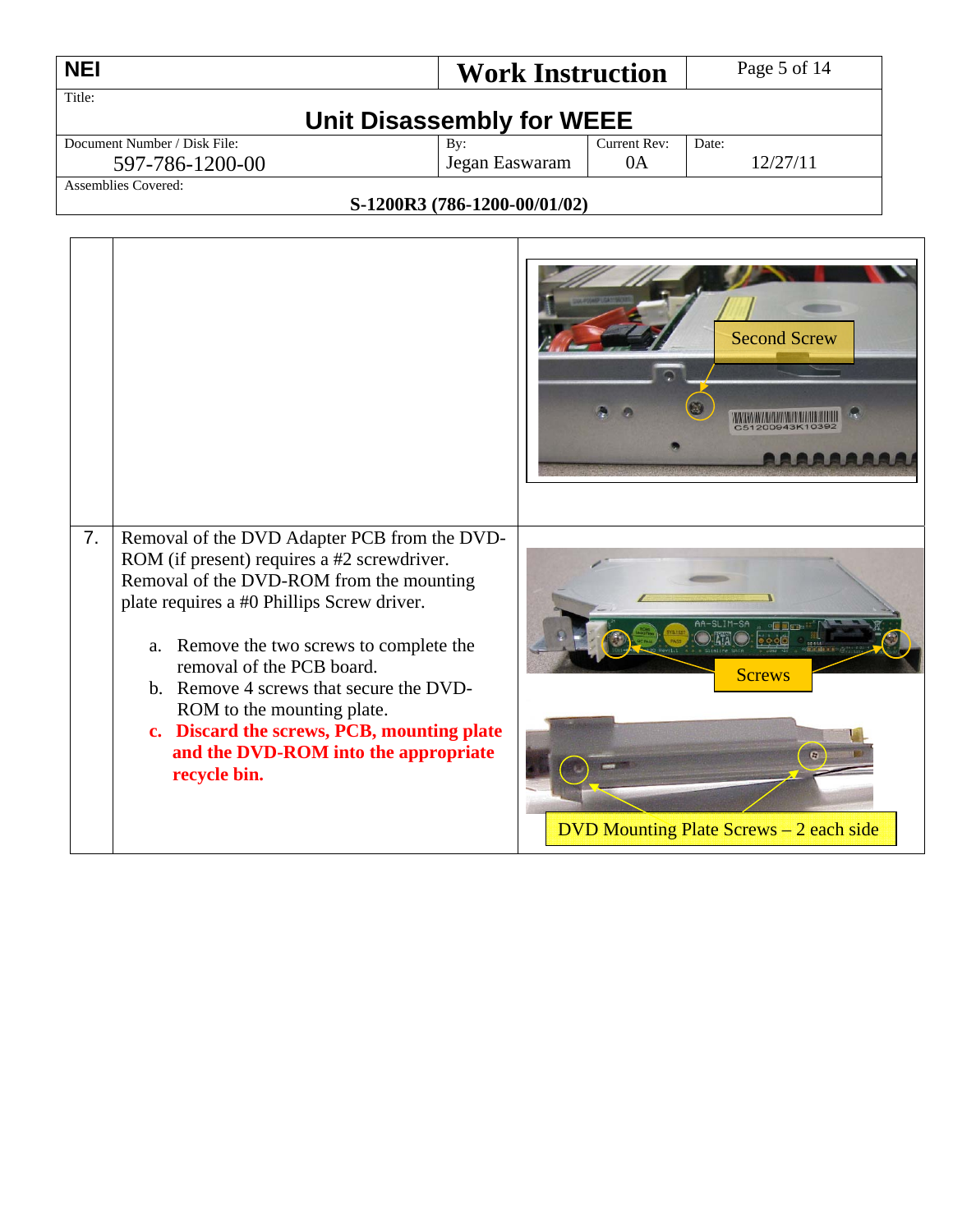| <b>NEI</b> |                                                                                                                                                                                                                                                                                                                                                                 | <b>Work Instruction</b>      |                                         | Page 6 of 14                                                    |  |  |
|------------|-----------------------------------------------------------------------------------------------------------------------------------------------------------------------------------------------------------------------------------------------------------------------------------------------------------------------------------------------------------------|------------------------------|-----------------------------------------|-----------------------------------------------------------------|--|--|
| Title:     | <b>Unit Disassembly for WEEE</b>                                                                                                                                                                                                                                                                                                                                |                              |                                         |                                                                 |  |  |
|            | Document Number / Disk File:<br>597-786-1200-00                                                                                                                                                                                                                                                                                                                 | By:<br>Jegan Easwaram        | Current Rev:<br>0A                      | Date:<br>12/27/11                                               |  |  |
|            | Assemblies Covered:                                                                                                                                                                                                                                                                                                                                             | S-1200R3 (786-1200-00/01/02) |                                         |                                                                 |  |  |
| 8.         | Disconnect all connections to the motherboard.<br>Disconnect all the power cables from the<br>a.<br>motherboard and hard drive<br>b. Disconnect drive data cables connected to<br>the motherboard.<br>c. Disconnect the front panel cable.<br>d. Remove all disconnected cables from the<br>unit.<br>h. Discard the cables into the<br>appropriate recycle bin. |                              | Data cables<br><b>Front Panel cable</b> | Power<br>cables                                                 |  |  |
| 9.         | Removal of the Heat Sink requires a #2 Phillips<br>screwdriver.<br>Unscrew each of the 4 screws on the<br>a.<br>corners of the heat sink.<br>b. Pull the Heat Sink upwards to remove it,<br>exposing the CPU.<br>c. Discard the Heat Sink into the<br>appropriate Recycle Bin.                                                                                  |                              | <b>Screws</b>                           | <b>TITTEREEEEE</b><br><b>ANALY AND RELEASED</b><br><b>THEFT</b> |  |  |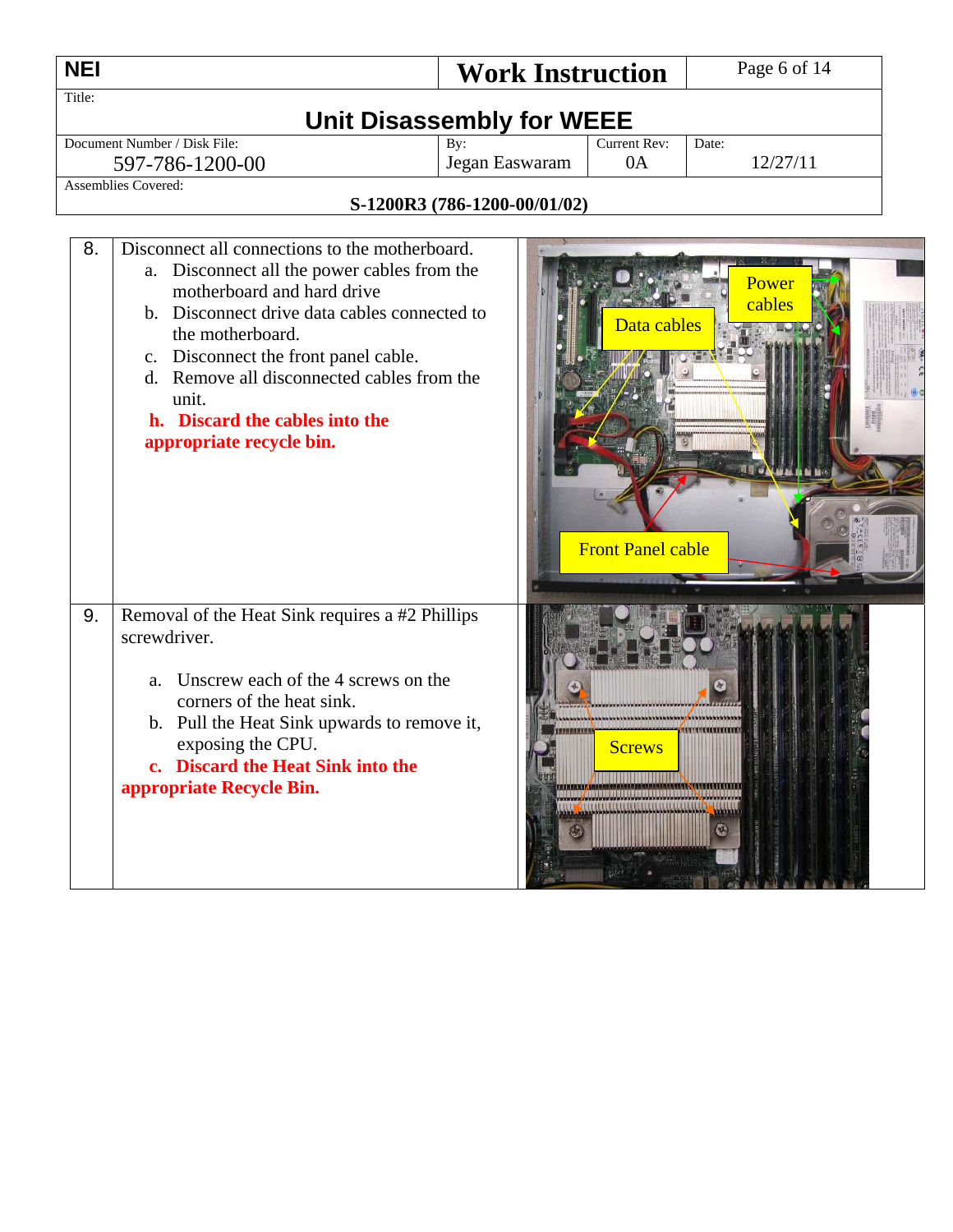| <b>NEI</b> |                                                                                                                                                                                                                                                                                                     | <b>Work Instruction</b> |  | Page 7 of 14                  |  |  |  |
|------------|-----------------------------------------------------------------------------------------------------------------------------------------------------------------------------------------------------------------------------------------------------------------------------------------------------|-------------------------|--|-------------------------------|--|--|--|
| Title:     |                                                                                                                                                                                                                                                                                                     |                         |  |                               |  |  |  |
|            | <b>Unit Disassembly for WEEE</b><br>Document Number / Disk File:<br><b>Current Rev:</b><br>By:<br>Date:<br>0A<br>12/27/11                                                                                                                                                                           |                         |  |                               |  |  |  |
|            | Jegan Easwaram<br>597-786-1200-00<br>Assemblies Covered:<br>S-1200R3 (786-1200-00/01/02)                                                                                                                                                                                                            |                         |  |                               |  |  |  |
| 10.        | Removal of the CPU<br>a. Lift the CPU latch out and up to unfasten the<br>CPU.<br>b. Carefully pick up the CPU on both sides and<br>lift it off the board.<br>c. Discard the CPU into the appropriate<br><b>Recycle Bin.</b>                                                                        |                         |  | Latch                         |  |  |  |
| 11.        | Removal of the memory DIMMs from the<br>motherboard.<br>a. Remove each of the memory DIMMs by<br>pushing down and out on the two latches, one<br>on each end of the DIMM connector. Lift<br>memory DIMM straight out to remove.<br>b. Discard the memory DIMMs into the<br>appropriate recycle bin. |                         |  | <b>Memory</b><br><b>SIBES</b> |  |  |  |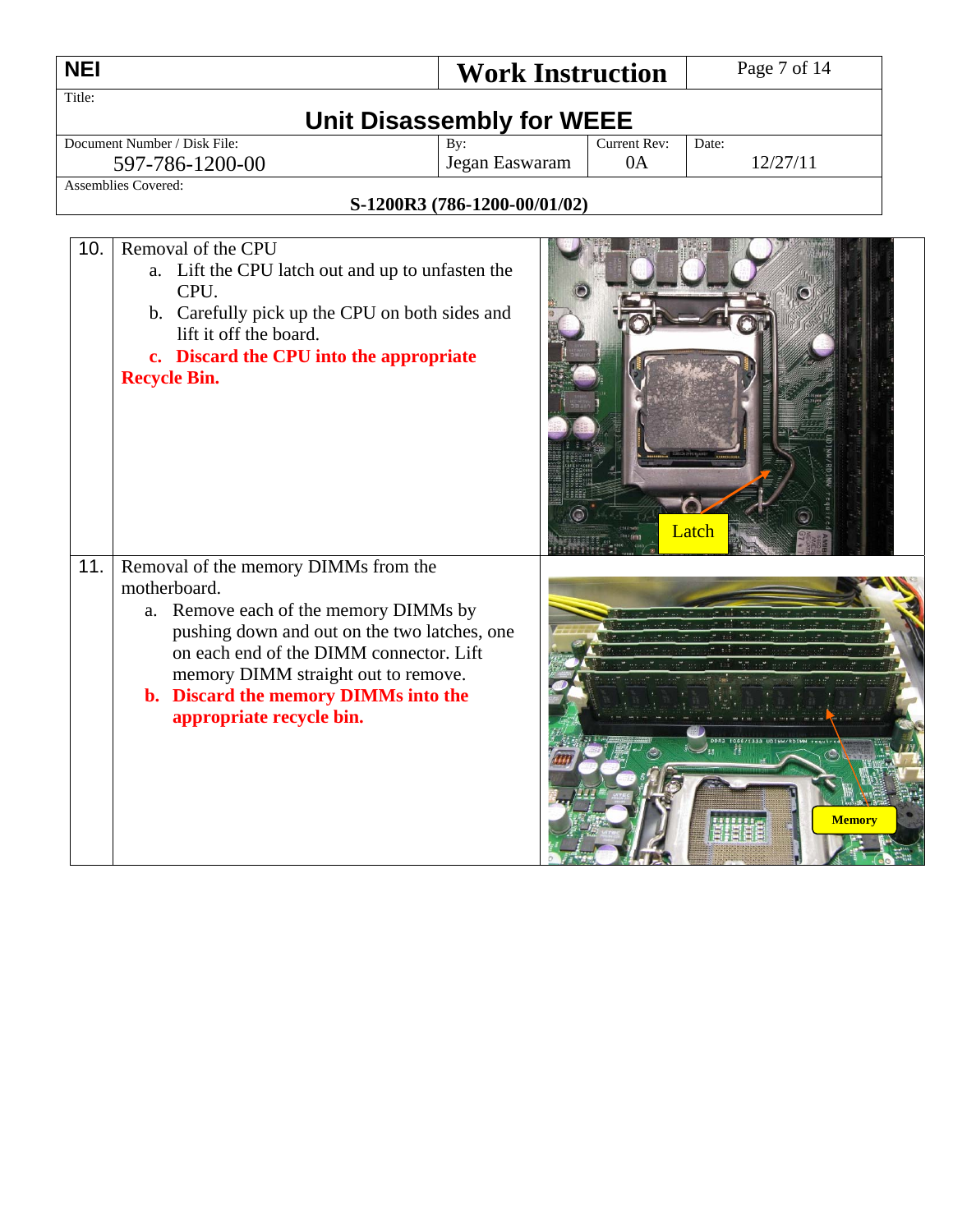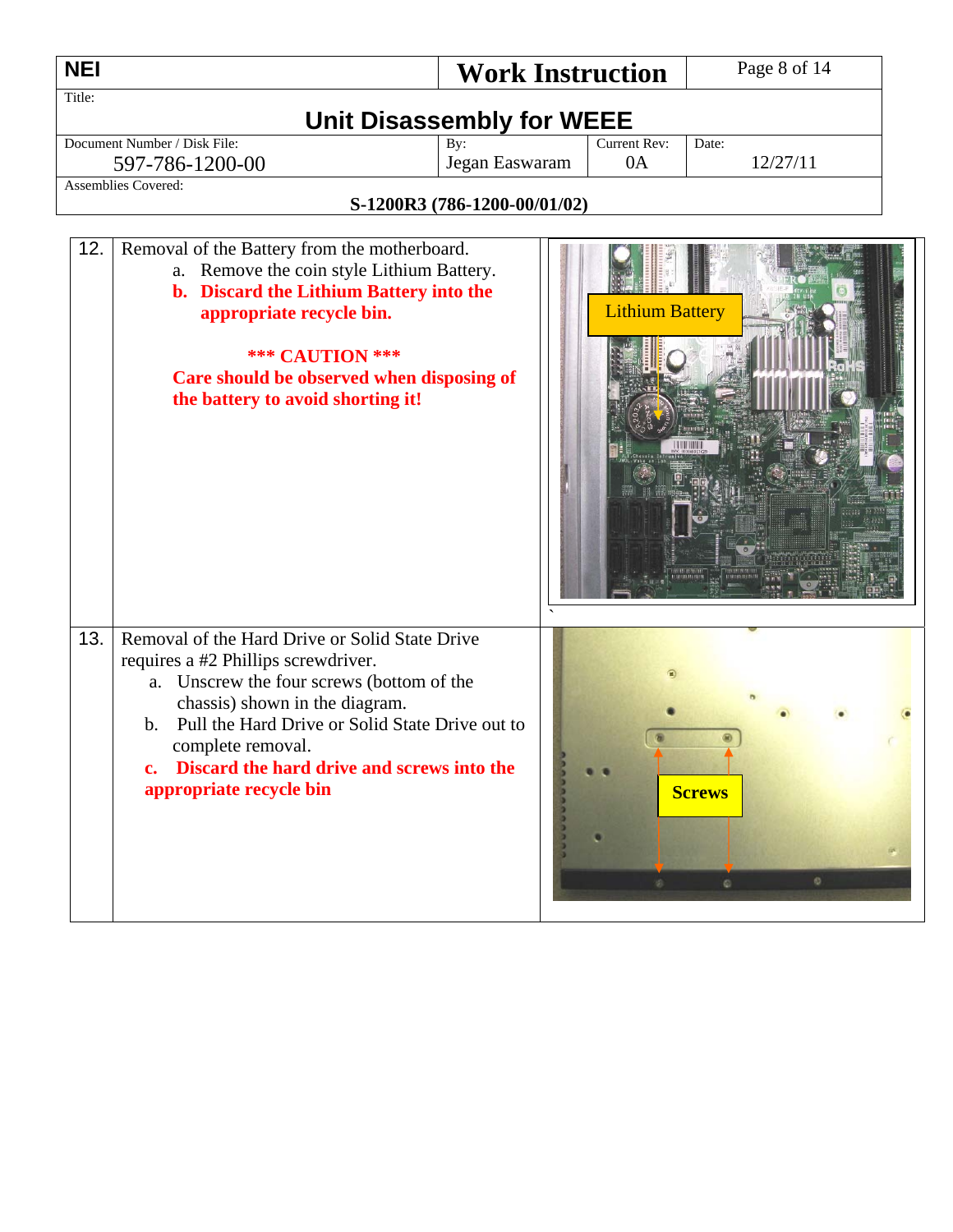| <b>NEI</b>                                                                                                                                                                                                                                                                                                                                                                                                                                                                    | <b>Work Instruction</b>          |                           | Page 9 of 14      |
|-------------------------------------------------------------------------------------------------------------------------------------------------------------------------------------------------------------------------------------------------------------------------------------------------------------------------------------------------------------------------------------------------------------------------------------------------------------------------------|----------------------------------|---------------------------|-------------------|
| Title:                                                                                                                                                                                                                                                                                                                                                                                                                                                                        | <b>Unit Disassembly for WEEE</b> |                           |                   |
| Document Number / Disk File:<br>597-786-1200-00                                                                                                                                                                                                                                                                                                                                                                                                                               | By:<br>Jegan Easwaram            | <b>Current Rev:</b><br>0A | Date:<br>12/27/11 |
| <b>Assemblies Covered:</b>                                                                                                                                                                                                                                                                                                                                                                                                                                                    | S-1200R3 (786-1200-00/01/02)     |                           |                   |
| Removal of the motherboard requires a #2 Phillips<br>17.<br>screwdriver.<br>Ensure that all cables and connectors to the<br>motherboard have been removed.<br>Remove the seven (7) screws from the<br>a.<br>motherboard.<br>Remove the motherboard by sliding it towards<br>b.<br>the front of the unit to disengage it from the rear<br>panel then lift motherboard out.<br><b>Discard the Motherboard and screws into</b><br>$\mathbf{c}$ .<br>the appropriate recycle bin. |                                  |                           |                   |
| m.<br>UOLOANU                                                                                                                                                                                                                                                                                                                                                                                                                                                                 | 윤                                |                           |                   |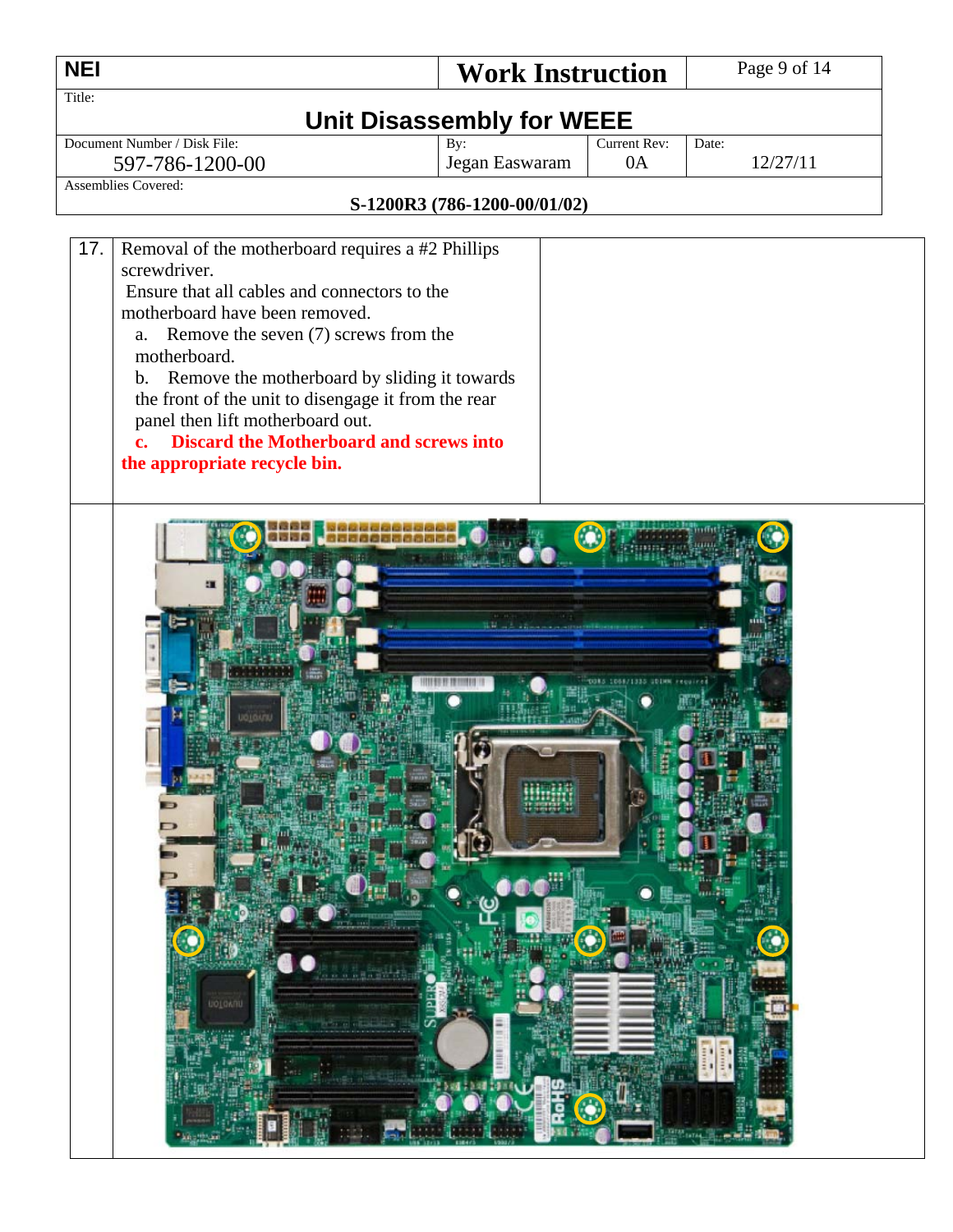| <b>NEI</b> |                                                                                                                                                                                                                                                                                                                                                                                                                                 | <b>Work Instruction</b>                               |                    | Page 10 of 14     |
|------------|---------------------------------------------------------------------------------------------------------------------------------------------------------------------------------------------------------------------------------------------------------------------------------------------------------------------------------------------------------------------------------------------------------------------------------|-------------------------------------------------------|--------------------|-------------------|
| Title:     |                                                                                                                                                                                                                                                                                                                                                                                                                                 | <b>Unit Disassembly for WEEE</b>                      |                    |                   |
|            | Document Number / Disk File:<br>597-786-1200-00<br><b>Assemblies Covered:</b>                                                                                                                                                                                                                                                                                                                                                   | By:<br>Jegan Easwaram<br>S-1200R3 (786-1200-00/01/02) | Current Rev:<br>0A | Date:<br>12/27/11 |
| 18.        | Removal of the LED controller requires a #1 Phillips<br>screwdriver.<br>a. Remove the three screws holding the LED<br>controller.<br>b. Pull the controller out of the unit.<br>Discard the LED controller and screws into<br>$\mathbf{c}$ .<br>the appropriate recycle bin.                                                                                                                                                    |                                                       | LLL                |                   |
| 19.        | Removal of LCD if present requires #1 Phillips<br>screwdriver.<br>a. Remove the six screws (SMC LCD), or five<br>screws (Crystal Fontz LCD) holding the LCD<br>controller.<br>b. Pull the controller out of the unit.<br>Remove the hex nut holding the LED bracket<br>$c_{\cdot}$<br>to the chassis, and pull off.<br>d. Discard the LCD controller and screws, hex<br>nut, and LED into the appropriate recycle<br>bin.       | <b>SMC LCD</b>                                        | Crystal Fontz LCD  |                   |
| 20.        | Removal of the power supply requires a #2 Phillips<br>screwdriver.<br>a. Remove the screw holding the power supply on<br>the bottom of the chassis.<br>b. Remove the two screws remaining that mount<br>the power supply to the chassis at the rear end<br>of the unit.<br>c. Remove the power supply from the chassis by<br>lifting up and out.<br>d. Discard the power supply and screws into<br>the appropriate recycle bin. |                                                       |                    |                   |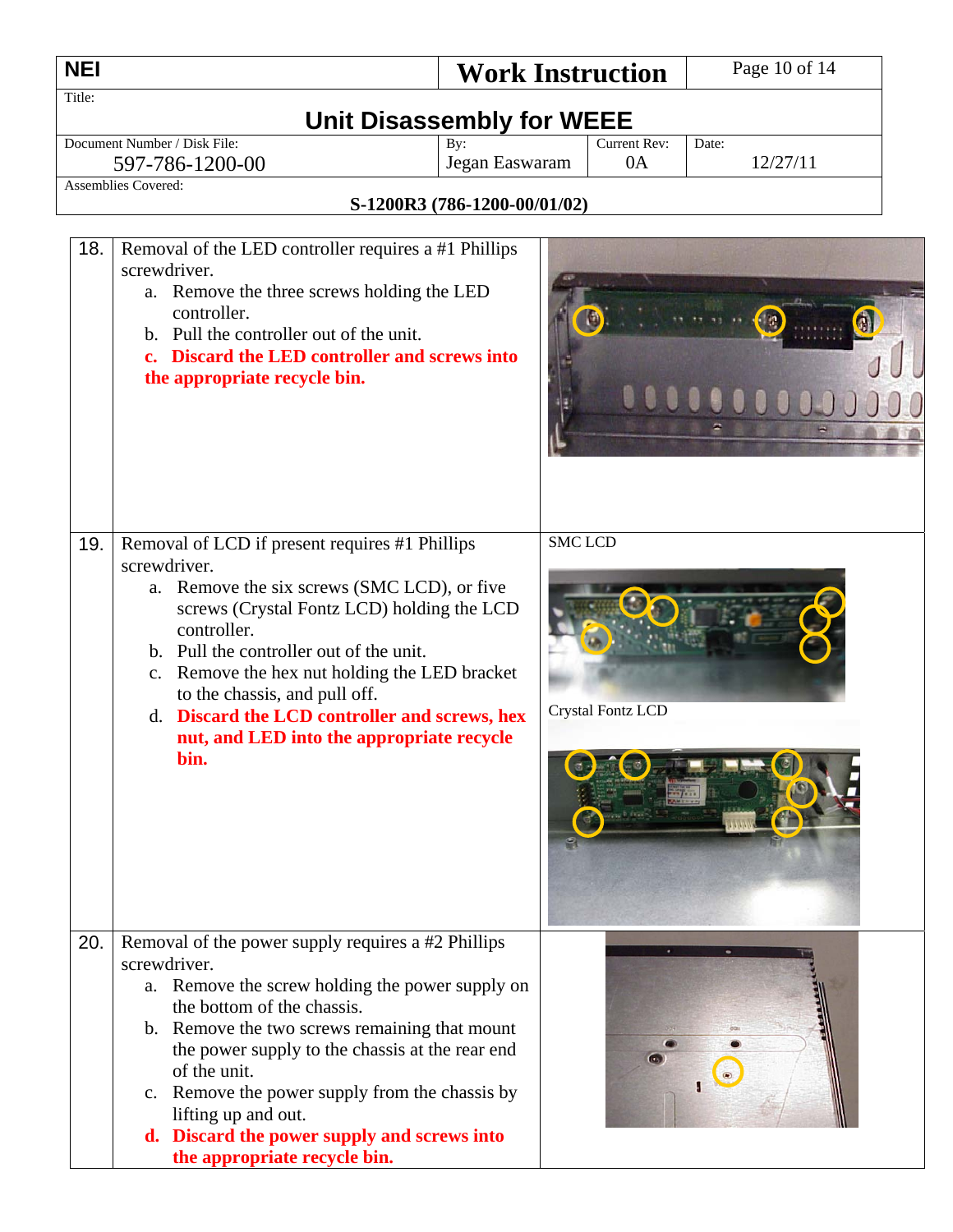| <b>NEI</b>                   | <b>Work Instruction</b>   |              | Page 11 of 14 |  |
|------------------------------|---------------------------|--------------|---------------|--|
| Title:                       |                           |              |               |  |
|                              | Unit Disassembly for WEEE |              |               |  |
| Document Number / Disk File: | By:                       | Current Rev: | Date:         |  |
| 597-786-1200-00              | Jegan Easwaram            | 0A           | 12/27/11      |  |
| Assemblies Covered:          |                           |              |               |  |
| S-1200R3 (786-1200-00/01/02) |                           |              |               |  |

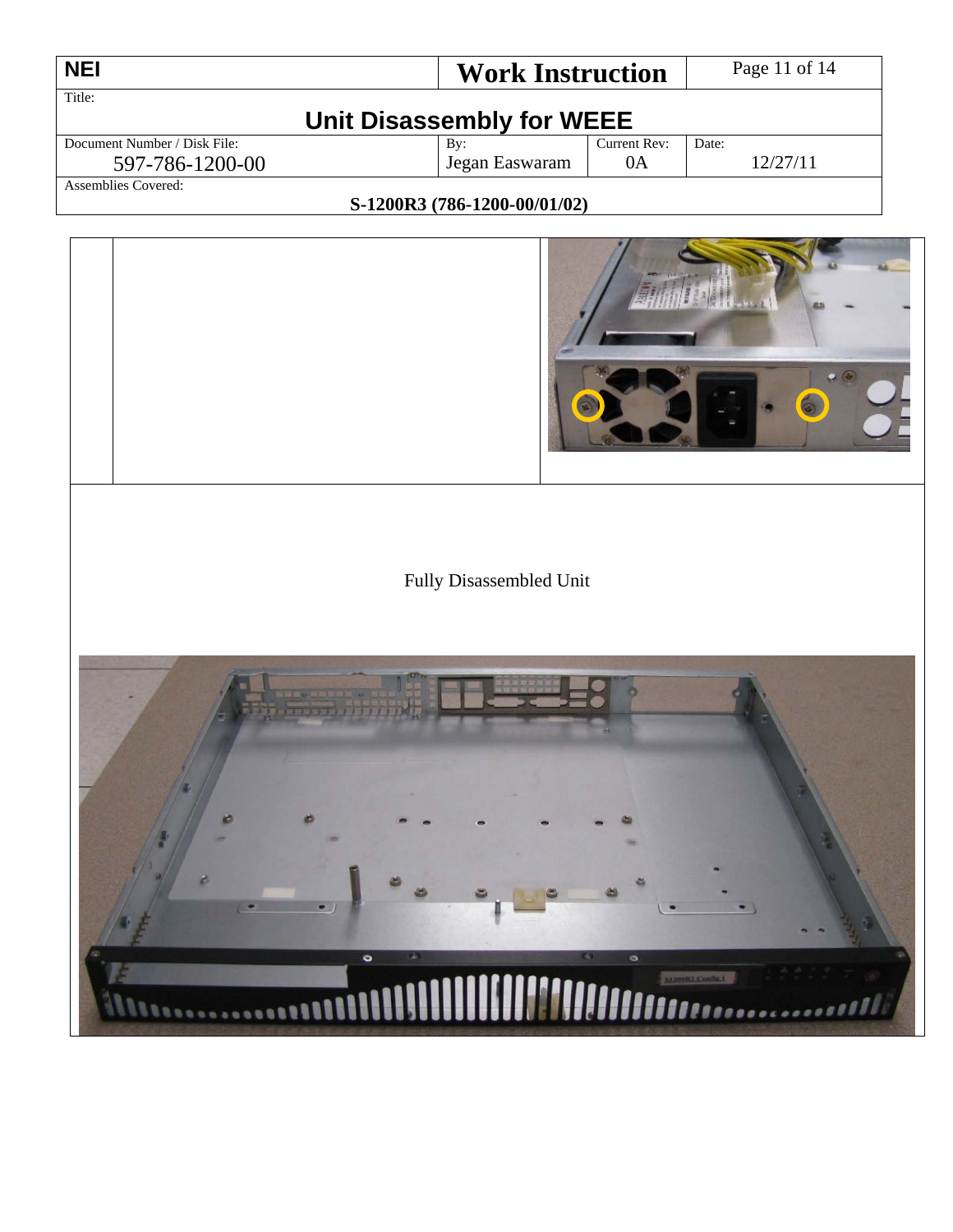| <b>NEI</b>                   | <b>Work Instruction</b>   |              | Page 12 of 14 |
|------------------------------|---------------------------|--------------|---------------|
| Title:                       | Unit Disassembly for WEEE |              |               |
| Document Number / Disk File: | By:                       | Current Rev: | Date:         |
| 597-786-1200-00              | Jegan Easwaram            | 0A           | 12/27/11      |
| Assemblies Covered:          |                           |              |               |

| <b>Recycling/Material Code</b>                                             | <b>Important Information</b>                    |  |  |  |  |
|----------------------------------------------------------------------------|-------------------------------------------------|--|--|--|--|
| Material /Components, which must be removed and treated separately         |                                                 |  |  |  |  |
| Lithium Battery                                                            | Battery free of hazardous substances, installed |  |  |  |  |
|                                                                            | in socket on the motherboard                    |  |  |  |  |
|                                                                            |                                                 |  |  |  |  |
| Printed circuit boards                                                     | Motherboard, DIMMs, PCI card, PCI riser,        |  |  |  |  |
|                                                                            | Power Supply, DVD adapter PCB                   |  |  |  |  |
| <b>Disk Drives</b>                                                         | Hard Drive, DVD Drive, Solid State Drive        |  |  |  |  |
|                                                                            |                                                 |  |  |  |  |
| <b>Material /Components, which can disturb certain recycling processes</b> |                                                 |  |  |  |  |
| Aluminum                                                                   | Heat sink, handles                              |  |  |  |  |
|                                                                            |                                                 |  |  |  |  |
| Material /Components, through which benefits can normally be achieved      |                                                 |  |  |  |  |
| <b>Cold Rolled Steel</b>                                                   | Top cover, chassis bottom, bezel, DVD-ROM       |  |  |  |  |
|                                                                            | mounting bracket, rails                         |  |  |  |  |
| * ABS                                                                      | Pushbuttons, Shroud                             |  |  |  |  |
| Cables                                                                     | Distributed in device                           |  |  |  |  |
| Fans                                                                       |                                                 |  |  |  |  |
|                                                                            |                                                 |  |  |  |  |
| <b>Special notes</b>                                                       |                                                 |  |  |  |  |
| * Flame retardant of plastics does not contain PBB and PBDE.               |                                                 |  |  |  |  |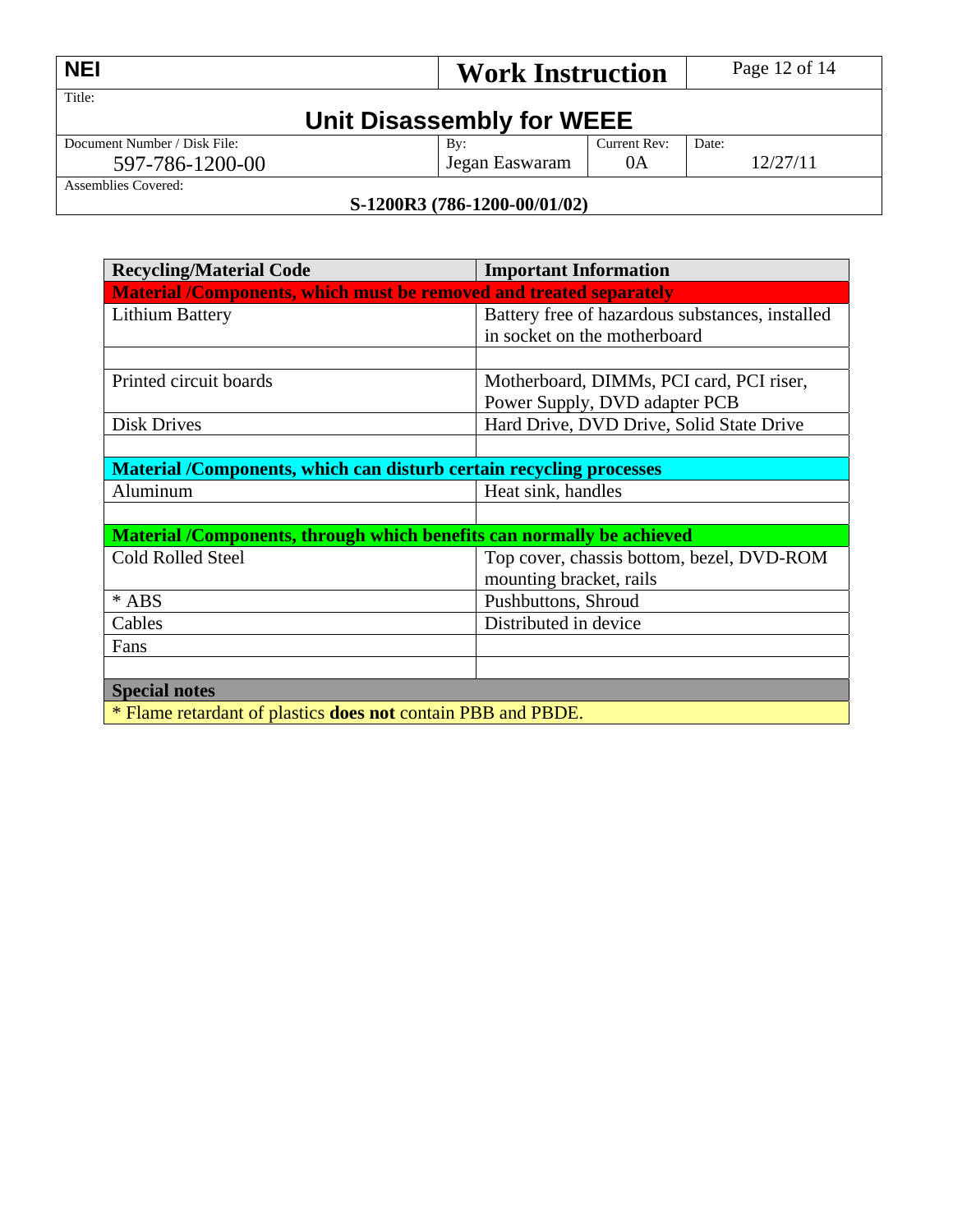| <b>NEI</b>                   | <b>Work Instruction</b> |              | Page 13 of 14 |  |  |
|------------------------------|-------------------------|--------------|---------------|--|--|
| Title:                       |                         |              |               |  |  |
| Unit Disassembly for WEEE    |                         |              |               |  |  |
| Document Number / Disk File: | By:                     | Current Rev: | Date:         |  |  |
| 597-786-1200-00              | Jegan Easwaram          | 0A           | 12/27/11      |  |  |
| Assemblies Covered:          |                         |              |               |  |  |

# **Annex A**

| Producer:                   | <company addressing="" name,="" on="" other="" producer="" the=""></company>                                                                                                                               |
|-----------------------------|------------------------------------------------------------------------------------------------------------------------------------------------------------------------------------------------------------|
| Scope of information sheet: | < Product category as in Annex IA of WEEE Directive, or<br>type of equipment as in Annex 1B of WEEE Directive, or<br>producer's Product Family, or<br>single products identified by brand and model name > |

| <b>Component or Material</b>                                                                                                                                                                                               | <b>Remarks / Location</b>                                      |
|----------------------------------------------------------------------------------------------------------------------------------------------------------------------------------------------------------------------------|----------------------------------------------------------------|
| Battery (internal *) containing Mercury (Hg)/ NiCad/Lithium/<br>Other                                                                                                                                                      | Lithium battery $\big\Downarrow$<br>Located on the motherboard |
| Backlighting lamps of LCD/TFT or similar screens containing<br>Mercury (Hg)                                                                                                                                                | <b>NONE</b>                                                    |
| Mercury (Hg) in other applications**                                                                                                                                                                                       | <b>NONE</b>                                                    |
| Cadmium**                                                                                                                                                                                                                  | <b>NONE</b>                                                    |
| Gas discharge lamps                                                                                                                                                                                                        | <b>NONE</b>                                                    |
| Plastic containing ruminated flame retardants other than in<br>Printed Circuit Assemblies ***                                                                                                                              | <b>NONE</b>                                                    |
| Liquid Crystal Displays with a surface greater than 100 cm2                                                                                                                                                                | <b>NONE</b>                                                    |
| Capacitors with PCB's                                                                                                                                                                                                      | <b>NONE</b>                                                    |
| Capacitors with substances of concern**** + height > 25 mm,<br>diameter > 25 mm or proportionately similar volume                                                                                                          | <b>NONE</b>                                                    |
| Asbestos                                                                                                                                                                                                                   | <b>NONE</b>                                                    |
| Refractory ceramic fibres                                                                                                                                                                                                  | <b>NONE</b>                                                    |
| Radio-active substances                                                                                                                                                                                                    | <b>NONE</b>                                                    |
| Beryllium Oxide                                                                                                                                                                                                            | <b>NONE</b>                                                    |
| Other forms of Beryllium                                                                                                                                                                                                   | BE-CU in some connector<br>contacts                            |
| Gasses - which fall under Regulation (EC) 2037/2000 and all<br>hydrocarbons (HC).                                                                                                                                          | <b>NONE</b>                                                    |
| Components with pressurised gas which need special attention<br>(Pressure > 1,5 bar) *****                                                                                                                                 | <b>NONE</b>                                                    |
| Liquids ***** if volume $> 10$ cl (or equivalence in weight, e.g.<br>for PCB, oil)                                                                                                                                         | <b>NONE</b>                                                    |
| Mechanical components that store mechanical energy (i.e.<br>springs) or equivalent parts which need special attention *****<br>(diameter $> 10$ mm and height $> 25$ mm or proportionally<br>similar volume and expanding) | <b>NONE</b>                                                    |